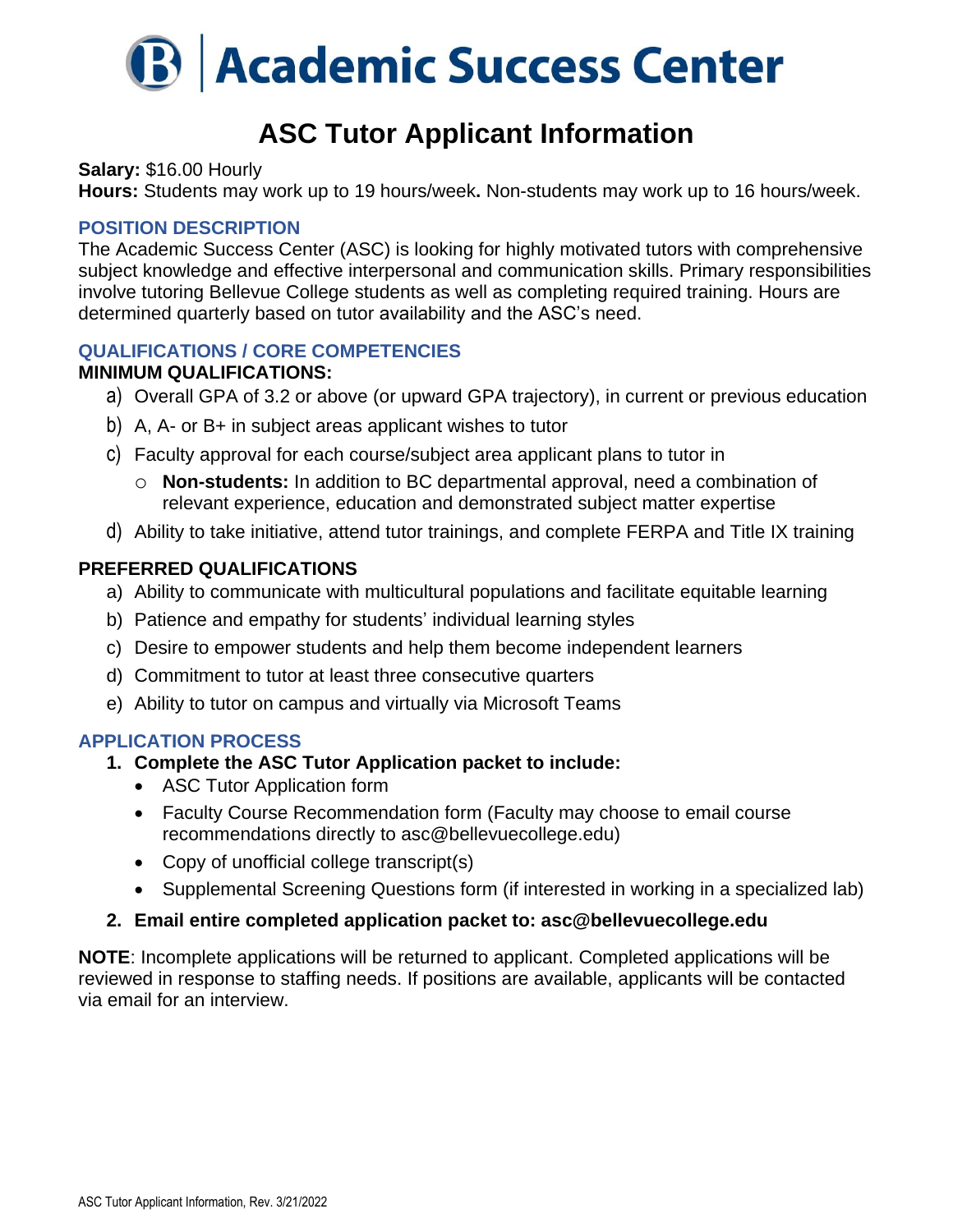# **B Academic Success Center**

## **SPECIAL INSTRUCTIONS FOR APPLICANTS**

**Sexual Misconduct and Background Check:** Prior to start of employment, finalists(s) for this position will be subject to a pre-employment background check as a condition of employment. Information from the background check will not necessarily preclude employment, but will be considered in determining the applicant's suitability and competence to perform in the position.

Applicants considered for this position will be required to disclose if they are the subject of any substantiated findings or current investigations related to sexual misconduct at their current employment and past employment. Disclosure is required under [Washington State Law.](https://app.leg.wa.gov/RCW/default.aspx?cite=28B.112.080)

#### **NEXT STEPS: ORIENTATION/TRAINING**

- Following an offer for employment, applicants will be sent hiring paperwork via email.
- Upon completion of hiring paperwork a two-hour orientation/training is required, dates will be provided.
- FERPA and Title IX training required (completed online).
- During first two quarters of employment, tutors will complete 9 hours of training certified through CRLA (College of Reading and Learning Association). Upon completion of the training tutor will receive a certification as a CRLA level 1 tutor.
- Lab and subject-specific training may also be required.

### **Applications will remain active for one year after date of receipt.**

### **For questions or further information, email [asc@bellevuecolleg.edu,](mailto:asc@bellevuecolleg.edu) or call 425-564-2200**

\_\_ \_\_ \_\_ \_\_ \_\_ \_\_ \_\_ \_\_ \_\_ \_\_ \_\_ \_\_ \_\_ \_\_ \_\_ \_\_ \_\_ \_\_ \_\_ \_\_ \_\_ \_\_ \_\_ \_\_ \_\_ \_\_ \_\_ \_\_ \_\_ \_\_ \_\_ \_\_ \_\_ \_\_ \_\_ \_\_ \_\_ \_\_ \_\_ \_\_ \_\_ \_\_ \_\_ \_\_

Bellevue College is an equal opportunity employer committed to providing equal opportunity and nondiscrimination to applicants and employees without regard to race or ethnicity; creed; color; national origin; sex; marital status; sexual orientation; age; religion; genetic information; the presence of any sensory, mental, or physical disability; or whether a disabled or Vietnam-era veteran. Please see policy 4100 at [www.bellevuecollege.edu/policies/.](http://www.bellevuecollege.edu/policies/) Applicants with disabilities who require assistance with the recruitment process may contact [hr@bellevuecollege.edu](mailto:hr@bellevuecollege.edu) or 425-564-2271. The following people have been designated to handle inquiries regarding non-discrimination policies: Title IX Coordinator, 425-564- 2641, Office C227, and EEOC/504 Compliance Officer, 425-564- 2178, Office R130.

The college strongly encourages all qualified applicants to apply. Bellevue College employs only U.S. citizens and lawfully authorized non-U.S. citizens. All new employees must show employment eligibility verification as required by the U.S. Citizenship and Immigration Services. Sponsorship for employment-based visa may be an option depending upon the position and the applicants qualification.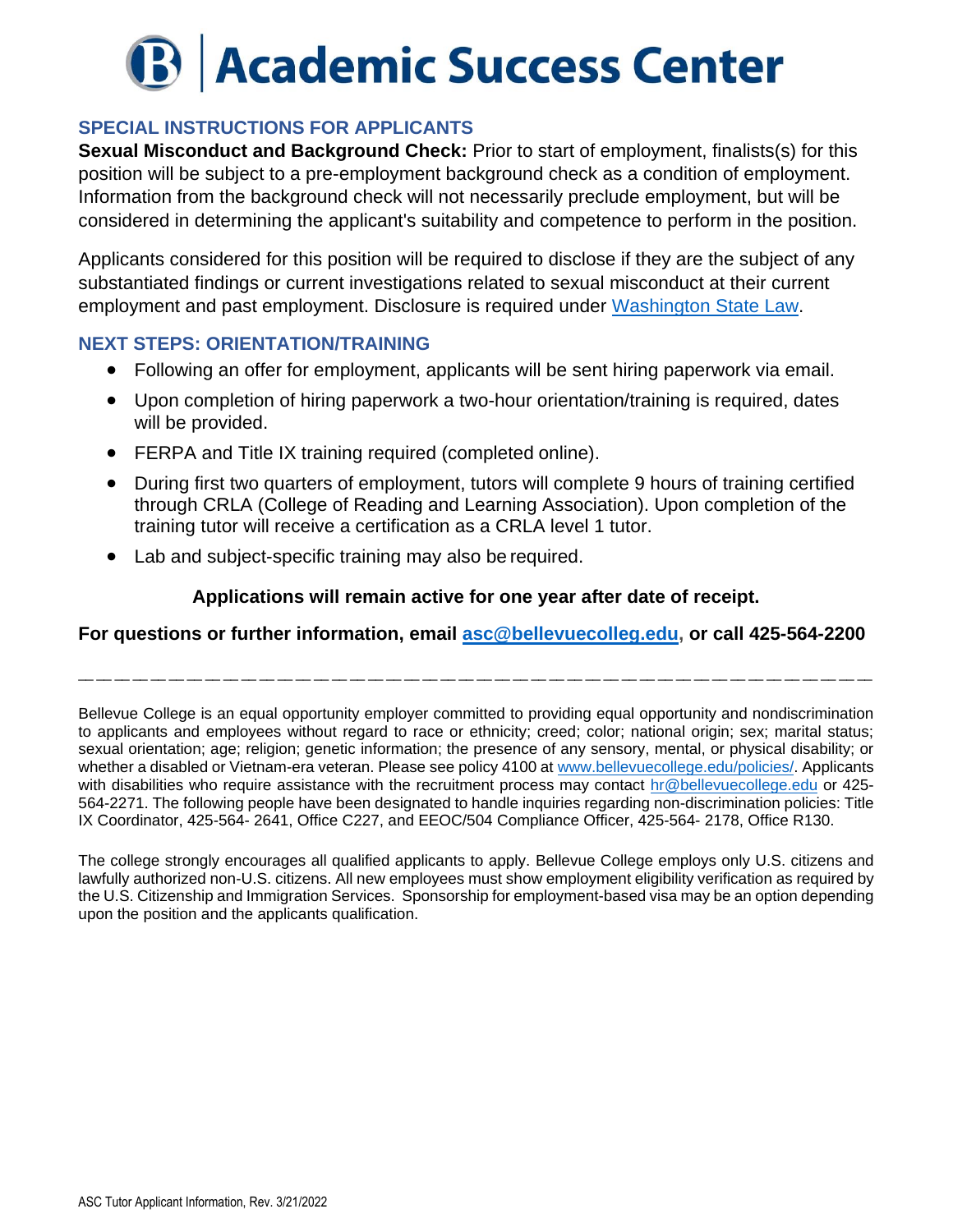

## **ASC Tutor Application**

| Phone: _____ — ____ — _____                                                                                                |                                                                                  |  |  |
|----------------------------------------------------------------------------------------------------------------------------|----------------------------------------------------------------------------------|--|--|
|                                                                                                                            |                                                                                  |  |  |
|                                                                                                                            | How many quarters could you tutor $\Box$ Two $\Box$ Three $\Box$ More than three |  |  |
| Are you an international student?                                                                                          | $\Box$ Yes $\Box$ No                                                             |  |  |
|                                                                                                                            | Current on-campus employment? $\Box$ Yes $\Box$ No If yes, where?                |  |  |
| Are you 18 years or older?                                                                                                 | $\Box$ Yes $\Box$ No                                                             |  |  |
| Are you eligible for financial aid funding through the <b>BC Work Study program?</b><br>$\Box$ Yes $\Box$ No $\Box$ Unsure |                                                                                  |  |  |

*Bellevue College does not discriminate on the basis of race, color, national origin, language, ethnicity, religion, veteran status, sex, sexual orientation, including gender identity or expression, disability, or age in its programs and activities. Please see policy 4150 at [www.bellevuecollege.edu/policies/.](http://www.bellevuecollege.edu/policies/)The following people have been designated to handle inquiries regarding non-discrimination policies: Title IX Coordinator, [425-564-2641,](tel:(425)%20564-2641) Office C227, and EEOC/504 Compliance Officer, [425-564-2266,](tel:(425)%20564-2266) Office R130.*

\_\_ \_\_ \_\_ \_\_ \_\_ \_\_ \_\_ \_\_ \_\_ \_\_ \_\_ \_\_ \_\_ \_\_ \_\_ \_\_ \_\_ \_\_ \_\_ \_\_ \_\_ \_\_ \_\_ \_\_ \_\_ \_\_ \_\_ \_\_ \_\_ \_\_ \_\_ \_\_ \_\_ \_\_ \_\_ \_\_ \_\_ \_\_ \_\_ \_\_ \_\_ \_\_ \_\_ \_\_

#### *For Office Use Only*

| Application received: | <b>Email Sent: additional documents</b> | Application complete: | Email Sent: receipt confirmation | Uploaded to SP: |
|-----------------------|-----------------------------------------|-----------------------|----------------------------------|-----------------|
|                       |                                         |                       |                                  |                 |
|                       |                                         |                       |                                  |                 |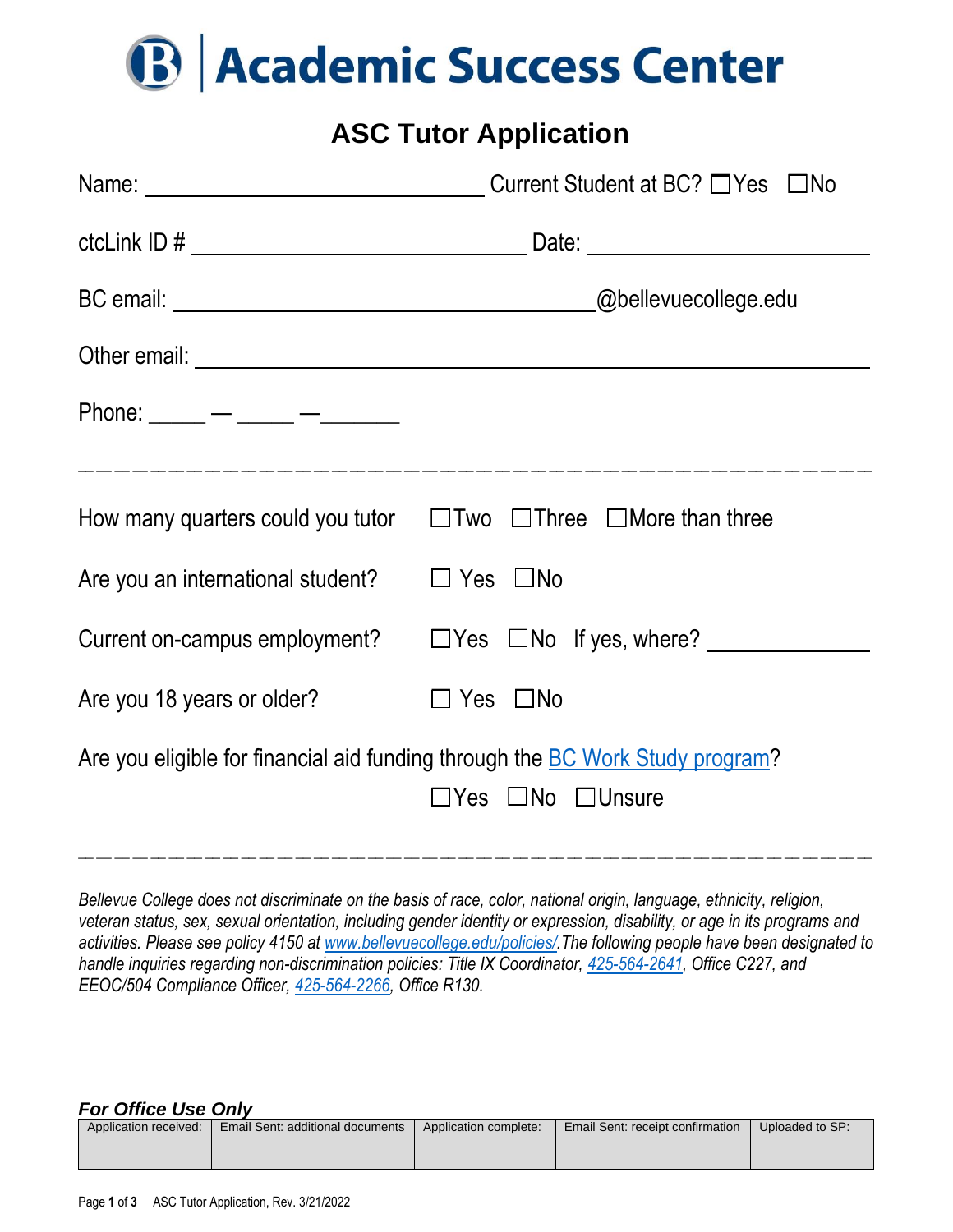

# **Faculty Course Recommendation Form**

**To be completed by faculty member in the appropriate division/department:** ASC tutors assist with specific BC courses. BC faculty sign-off on potential tutoring courses is required. Faculty can either complete and sign this form digitally, or send a recommendation email to [asc@bellevuecollege.edu.](mailto:asc@bellevuecollege.edu) Applicants are encouraged apply with as many courses/subjects they feel comfortable tutoring.

Tutor [Applicant] Name: Date:

| Subject                                                                        | Course $#(s)$ | <b>Final Grade</b> |  |
|--------------------------------------------------------------------------------|---------------|--------------------|--|
|                                                                                |               |                    |  |
|                                                                                |               |                    |  |
|                                                                                |               |                    |  |
| Recommendation (to be completed by BC faculty):                                |               |                    |  |
| Applicant has a thorough understanding of course content: $\Box$ Yes $\Box$ No |               |                    |  |
| Comments (optional):                                                           |               |                    |  |
| <b>Faculty Name (print):</b><br>Digital Signature: ___                         |               |                    |  |

| Subject                                                                                                                                                                                                                             | Course $#(s)$ | <b>Final Grade</b> |  |
|-------------------------------------------------------------------------------------------------------------------------------------------------------------------------------------------------------------------------------------|---------------|--------------------|--|
|                                                                                                                                                                                                                                     |               |                    |  |
|                                                                                                                                                                                                                                     |               |                    |  |
| Recommendation (to be completed by BC faculty):                                                                                                                                                                                     |               |                    |  |
| Applicant has a thorough understanding of course content: $\Box$ Yes $\Box$ No                                                                                                                                                      |               |                    |  |
| Comments (optional): <u>comments</u> (and the set of the set of the set of the set of the set of the set of the set of the set of the set of the set of the set of the set of the set of the set of the set of the set of the set o |               |                    |  |
| Faculty Name (print): Example 1 and the set of the set of the set of the set of the set of the set of the set o<br><b>Digital Signature:</b>                                                                                        |               |                    |  |

| Subject                                                                         | Course $#(s)$ | <b>Final Grade</b> |  |
|---------------------------------------------------------------------------------|---------------|--------------------|--|
|                                                                                 |               |                    |  |
| Recommendation (to be completed by BC faculty):                                 |               |                    |  |
| Applicant has a thorough understanding of course content: $\Box$ Yes $\Box$ No  |               |                    |  |
| Comments (optional):                                                            |               |                    |  |
| <b>Faculty Name (print):</b> Faculty Name (print):<br><b>Digital Signature:</b> |               |                    |  |

| Subject                                                                        | Course $#(s)$ | <b>Final Grade</b> |  |
|--------------------------------------------------------------------------------|---------------|--------------------|--|
|                                                                                |               |                    |  |
|                                                                                |               |                    |  |
| Recommendation (to be completed by BC faculty):                                |               |                    |  |
| Applicant has a thorough understanding of course content: $\Box$ Yes $\Box$ No |               |                    |  |
| Comments (optional):                                                           |               |                    |  |
| <b>Faculty Name (print):</b><br>Digital Signature:                             |               |                    |  |

#### *For Office Use Only*

| .                                  |                                   |                                                    |  |
|------------------------------------|-----------------------------------|----------------------------------------------------|--|
| Course recommendation(s) received: | Course(s) added to Tutor Tracker: | Email Sent: receipt confirmation   Uploaded to SP: |  |
|                                    |                                   |                                                    |  |
|                                    |                                   |                                                    |  |
|                                    |                                   |                                                    |  |